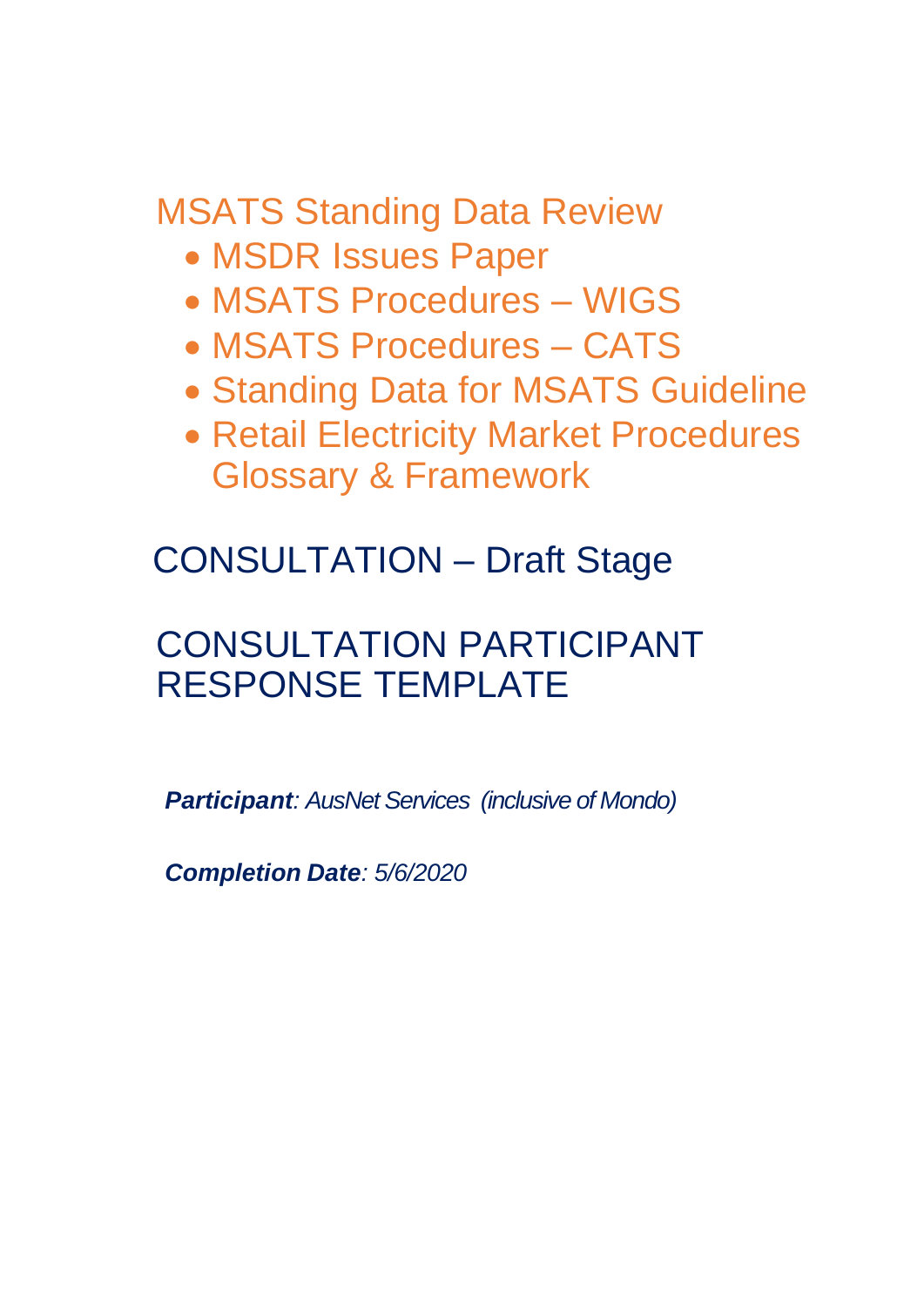# **Table of Contents**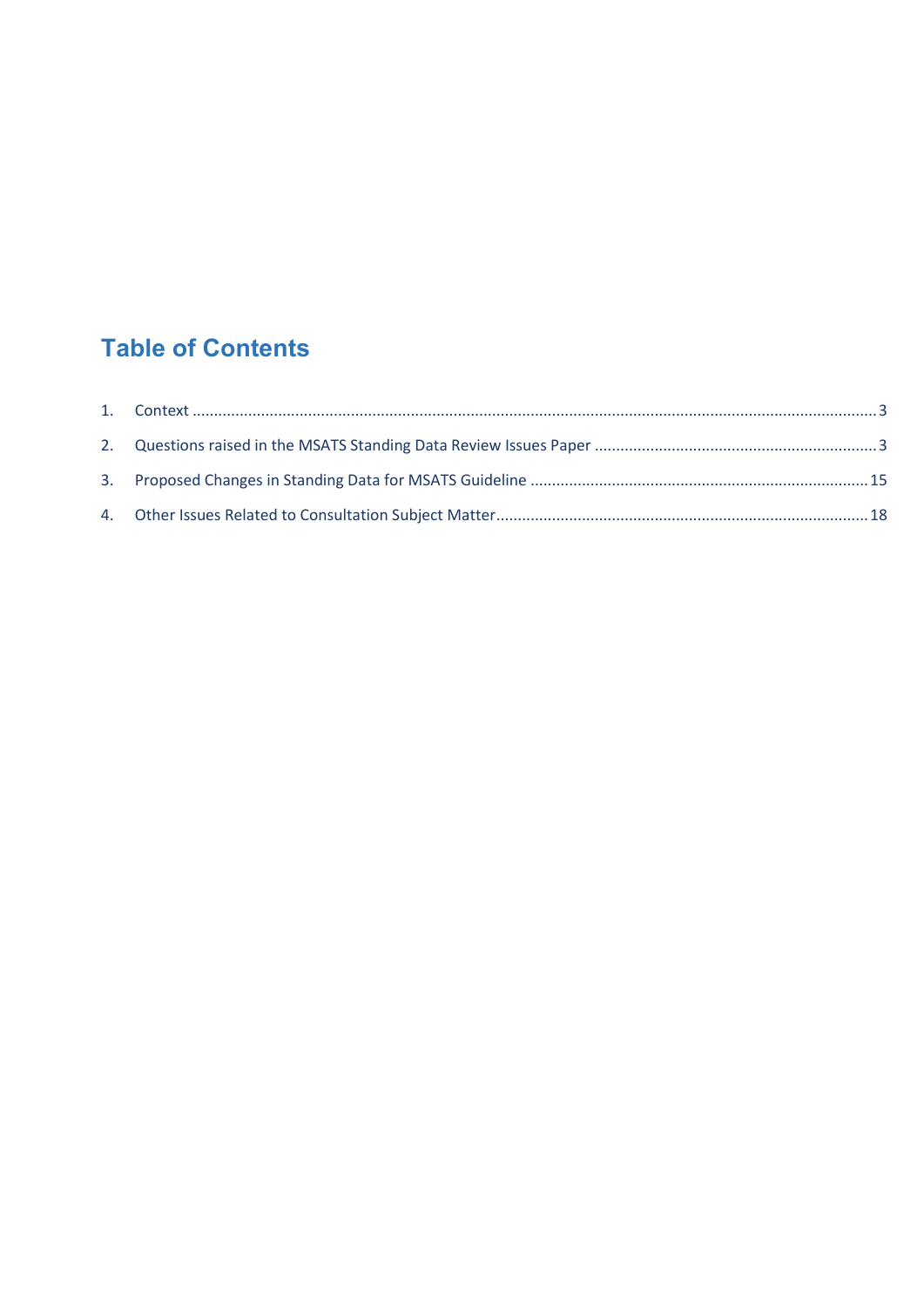## **1. Context**

This template is to assist stakeholders in giving feedback to the questions raised in the Draft Report about the proposed changes to the MSATS Standing Data.

## **2. Questions raised in the MSATS Standing Data Review Draft Report**

#### 2.1 Material Issues

<span id="page-2-1"></span><span id="page-2-0"></span>

| <b>Information</b><br>Category                                              | <b>Question</b><br>No. | Question                                                                                                                                                                                                                                                                     | <b>Participant Comments</b>                                                                                                                                                                                                                                                                                                                                                                                                                                                                                                                                       |
|-----------------------------------------------------------------------------|------------------------|------------------------------------------------------------------------------------------------------------------------------------------------------------------------------------------------------------------------------------------------------------------------------|-------------------------------------------------------------------------------------------------------------------------------------------------------------------------------------------------------------------------------------------------------------------------------------------------------------------------------------------------------------------------------------------------------------------------------------------------------------------------------------------------------------------------------------------------------------------|
| Type 4a<br>Metering<br><b>Installation</b><br>(MRAM) Reason                 | 1.                     | What are the key issues for AEMO to consider in working with<br>stakeholders to explore with the AEMC the potential benefits<br>of enhanced access to exception information?                                                                                                 | The Type 4a (MRAM) Reason field is supported<br>as it provides participants greater visibility to<br>the reason why the site is being manually read.                                                                                                                                                                                                                                                                                                                                                                                                              |
| <b>Metering</b><br><b>Installation</b><br><b>Transformer</b><br>Information | 2.                     | In the cases where transformers have dual secondary<br>windings or more (500kV: 110V: 110V), how would<br>participants prefer to see those represented in the<br>enumerated list for VT Ratio, keeping in mind that a<br>transformer can have up to five secondary windings? | We agree with representing secondary $+ VT$<br>Ratio as per the example provided, however we<br>reiterate that nearly all recent CT/VT<br>installations are performed by the Metering<br>Coordinator or customer's REC. Therefore as<br>LNSP for these HV sites with contestable<br>metering, no records really exist in our systems<br>as they are not network assets and are all<br>maintained by the contestable MC.<br>It would be difficult to ascertain data<br>conclusively and accurately for those existing<br>VTs, and report on whether they have dual |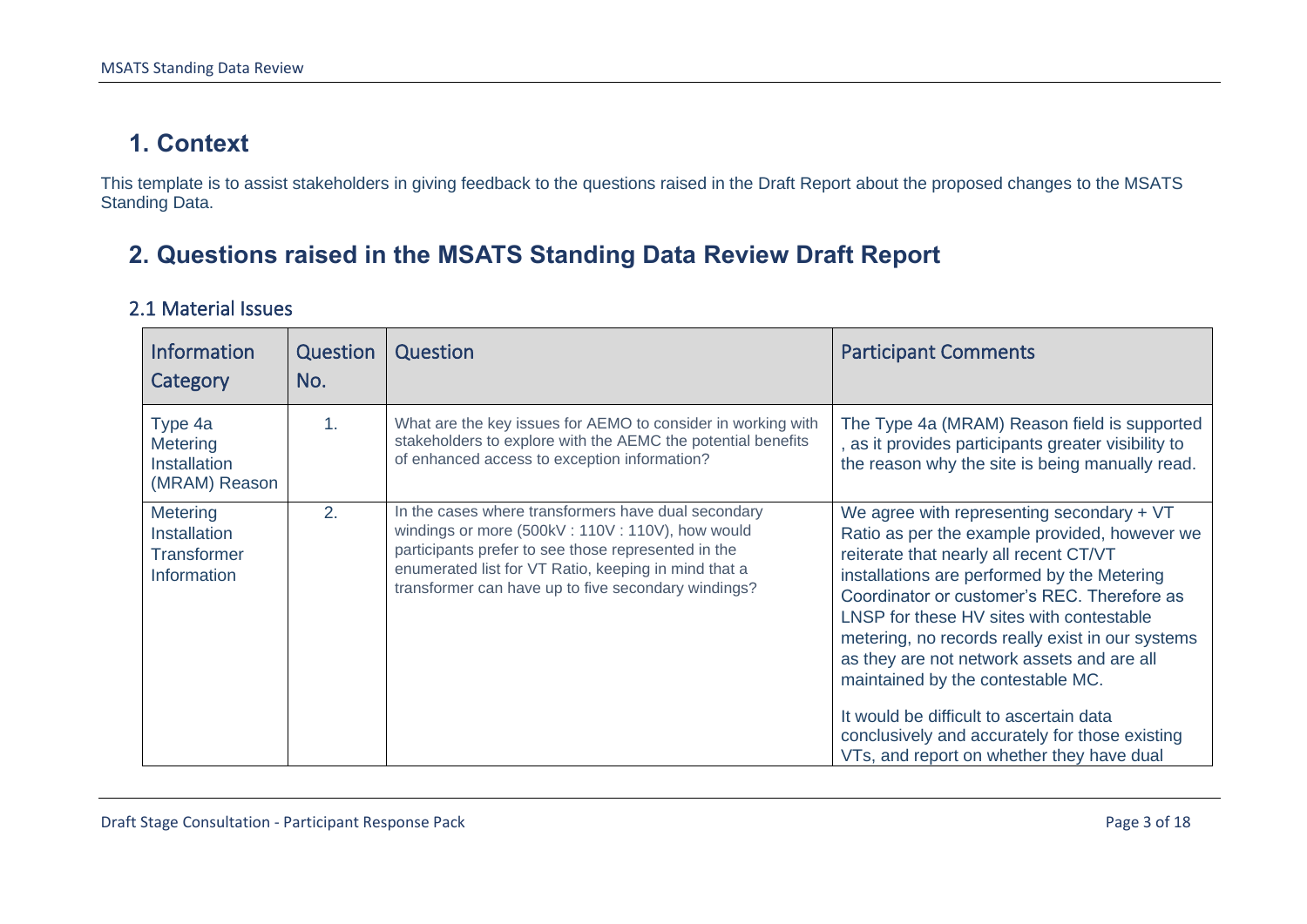| <b>Information</b><br>Category | Question<br>No. | Question | <b>Participant Comments</b>                                                                                                                                                                                                                                                                                                                                                                                                           |
|--------------------------------|-----------------|----------|---------------------------------------------------------------------------------------------------------------------------------------------------------------------------------------------------------------------------------------------------------------------------------------------------------------------------------------------------------------------------------------------------------------------------------------|
|                                |                 |          | connections anyway. Consideration needs to<br>be given on how existing sites will have their<br>values populated and what would be a suitable<br>transition period.                                                                                                                                                                                                                                                                   |
|                                |                 |          | <b>CT/VT Validations</b><br>The current transformer type/ ratios proposed<br>only allow for various configurations where the<br>tapping of the CTs may be 30/5, 50/5, 100/5<br>etc.<br>However, secondaries of the current<br>transformer may also be "1 Amp" as opposed to<br>the traditional "5 Amp" CTs. These types come<br>once again with different available ratios.                                                           |
|                                |                 |          | Additionally, for HV CTs, the proposed CT type<br>field is not relevant, therefore strict validation<br>should not apply for HV CTs to use the CT<br>Type.<br>Example: S type LVCT - 200/5. For HV, the CT<br>may have 200/5 single tap or a multi-tap with<br>various possible ratios 50-100-200/5.<br>The CT Ratio is sufficient for HV CTs.<br>Careful consideration is required before any<br>validation is applicable to HV CTs. |
|                                |                 |          | Agree with the current statement in the draft<br>determination, that for some existing HV sites,<br>CTs do have dual core windings.                                                                                                                                                                                                                                                                                                   |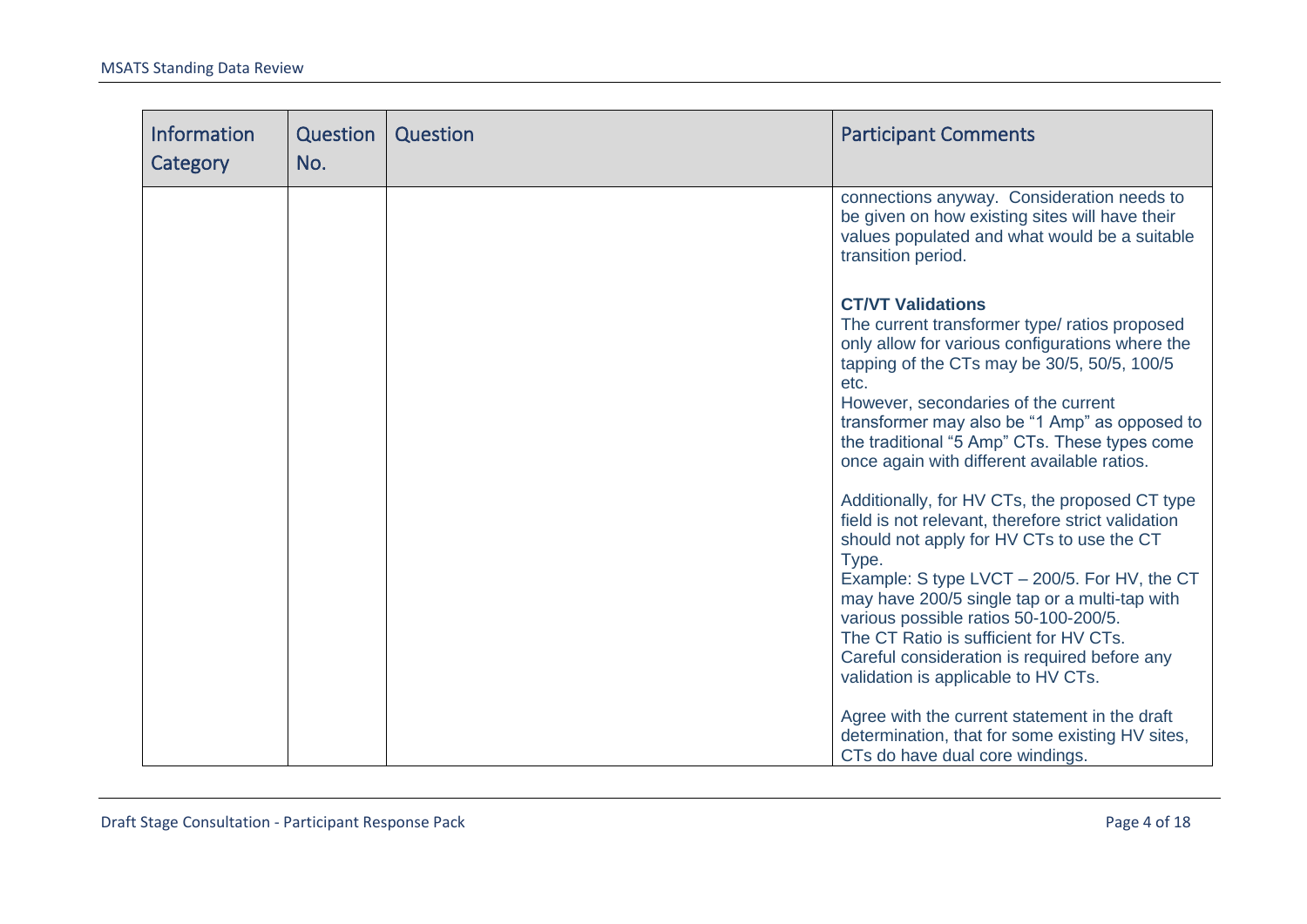| <b>Information</b><br>Category       | <b>Question</b><br>No. | Question                                                                                                                                                                                                                                                                                                          | <b>Participant Comments</b>                                                                                                                                                                                                                                                                                                                                                                                                                                        |
|--------------------------------------|------------------------|-------------------------------------------------------------------------------------------------------------------------------------------------------------------------------------------------------------------------------------------------------------------------------------------------------------------|--------------------------------------------------------------------------------------------------------------------------------------------------------------------------------------------------------------------------------------------------------------------------------------------------------------------------------------------------------------------------------------------------------------------------------------------------------------------|
|                                      |                        |                                                                                                                                                                                                                                                                                                                   | The proposal to include this information may not<br>be beneficial to the market                                                                                                                                                                                                                                                                                                                                                                                    |
| <b>Shared Fuse</b><br><b>Details</b> | 3.                     | Through what mechanism can a MC or MP communicate with<br>an LNSP to instigate shared isolation point status changes?                                                                                                                                                                                             | Since AusNet Services acts as both MP, MC &<br>LNSP for small sites this information is known<br>at time of connection. It would be rare for this<br>information to change status once established,<br>therefore we recommend that the easiest way<br>would be for a metering service provider to<br>email the LNSP directly, the LNSP can then<br>trigger a CR50xx manually to update MSATS.<br>This method avoids amendments to CATS or<br>new B2B transactions. |
|                                      |                        |                                                                                                                                                                                                                                                                                                                   | The volume (at least on AusNet Services<br>network) does not justify any changes to B2B<br>processing.                                                                                                                                                                                                                                                                                                                                                             |
| <b>GPS</b><br>Coordinates            | $\overline{4}$ .       | Please explain the benefits for expanding the GPS<br>coordinates field to cover all NMIs given this would be a<br>significant cost? For example, some multi-floor buildings<br>would have the same GPS coordinates so you may also need<br>to have elevation for which floor (assuming metering on each<br>unit)? | The cost to record GPS coordinates with any<br>dependable level of accuracy is significant,<br>notwithstanding that a quantified benefit has not<br>been articulated.<br>GPS coordinates may have some benefits for<br>remote or rural sites, but no benefit for urban<br>sites. However, we consider that even the                                                                                                                                                |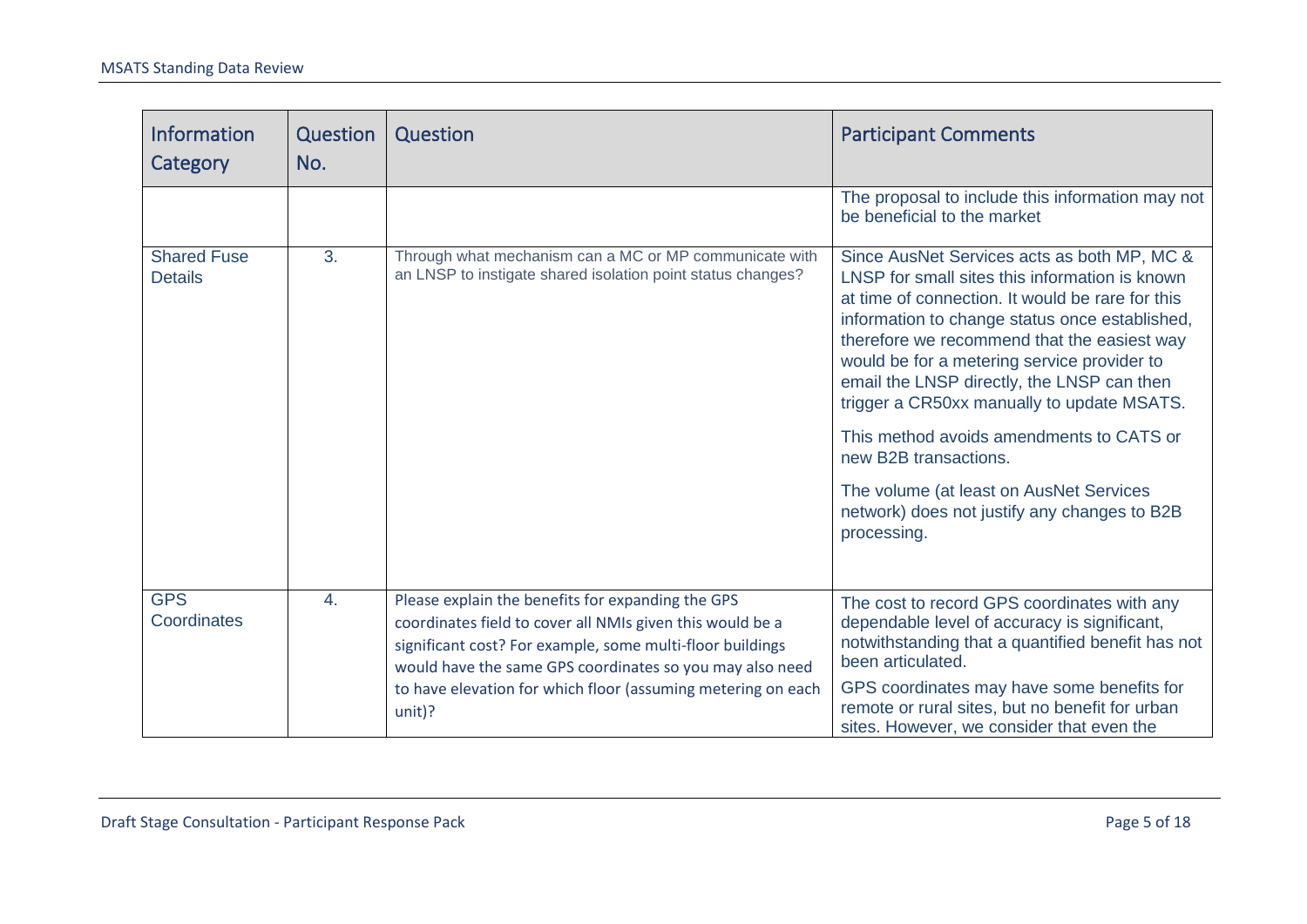| <b>Information</b><br>Category | Question<br>No. | Question | <b>Participant Comments</b>                                                                                                                                                                                                                                                                                                                                                                                                                                                                                                                          |
|--------------------------------|-----------------|----------|------------------------------------------------------------------------------------------------------------------------------------------------------------------------------------------------------------------------------------------------------------------------------------------------------------------------------------------------------------------------------------------------------------------------------------------------------------------------------------------------------------------------------------------------------|
|                                |                 |          | application of GPS coordinates for existing<br>remote or rural is not warranted.                                                                                                                                                                                                                                                                                                                                                                                                                                                                     |
|                                |                 |          | AusNet Services does not support capturing<br>GPS coordinates for existing NMIs.                                                                                                                                                                                                                                                                                                                                                                                                                                                                     |
|                                |                 |          | Processes can be established to capture GPS<br>coordinates going forward, however identifying<br>the GPS coordinates for existing rural sites<br>would be difficult in specific geographical areas<br>(e.g. high country) and would be highly costly to<br>achieve with accuracy.                                                                                                                                                                                                                                                                    |
|                                |                 |          | AusNet Services strongly recommends making<br>this field 'Required" and NOT mandatory. A long<br>transition period would also be required to<br>accurately locate remote or rural sites.                                                                                                                                                                                                                                                                                                                                                             |
|                                |                 |          | Furthermore, as the vast majority of meters in<br>Victoria are DNSP supplied AMI meters and<br>policy makers have decided for this to continue<br>well beyond 2021 it is unlikely that establishing<br>GPS coordinates for existing meters would<br>deliver any benefits to Victorian customers only<br>costs. A sensible proposition would be to delay<br>the application of any such mandate applying to<br>existing NMIs in Victoria until such a time when<br>electricity law in Victoria allows metering<br>contestability for small customers. |
|                                |                 |          | AusNet Services does not support capturing<br>GPS Co-ordinates for manually read meters,                                                                                                                                                                                                                                                                                                                                                                                                                                                             |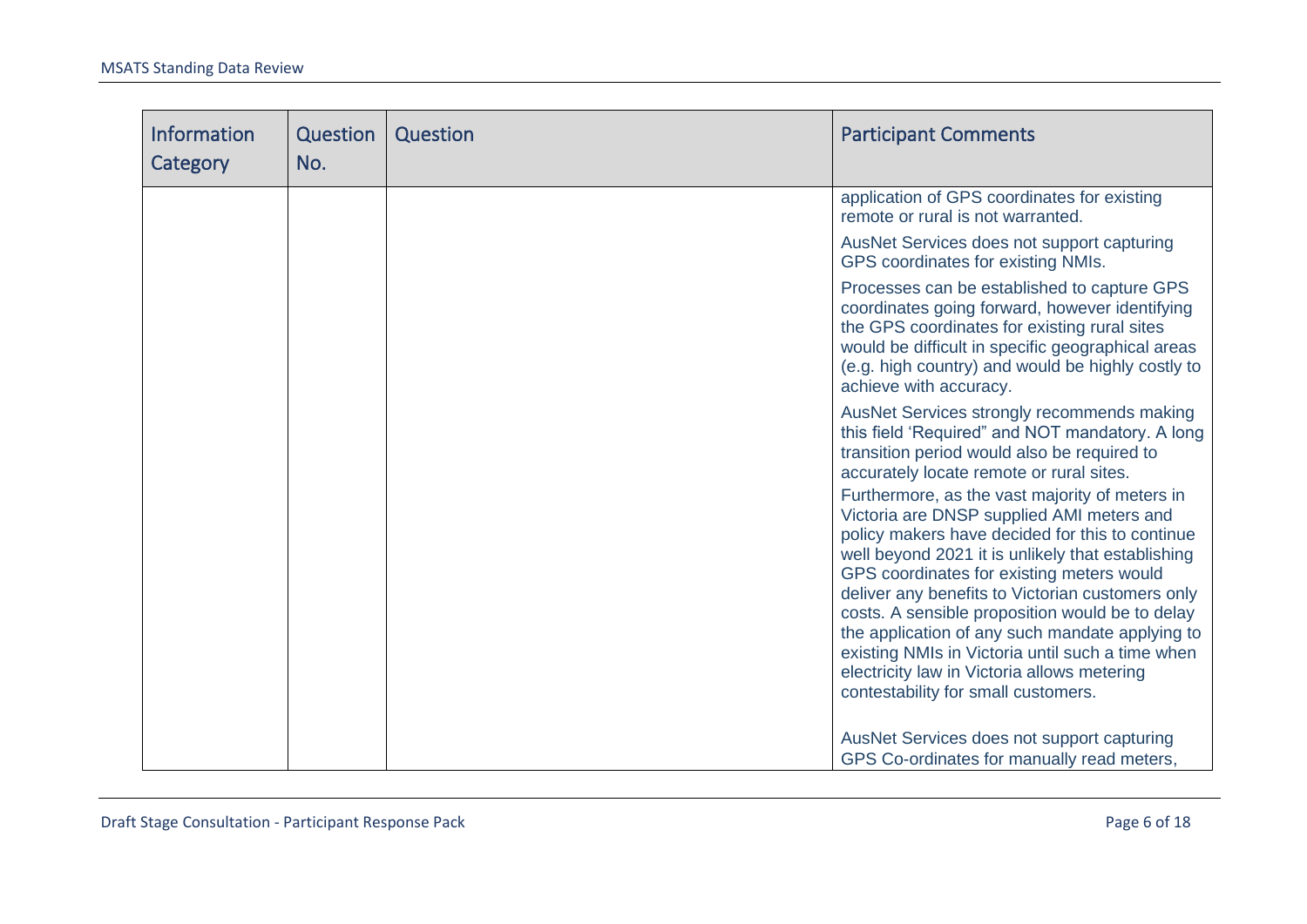| <b>Information</b><br>Category | Question<br>No. | Question                                                                                                                                                                                                                                                                                                                                                                                                                                                                                                                        | <b>Participant Comments</b>                                                                                                                                                                                                                                                                                                                                                                                                                                                      |
|--------------------------------|-----------------|---------------------------------------------------------------------------------------------------------------------------------------------------------------------------------------------------------------------------------------------------------------------------------------------------------------------------------------------------------------------------------------------------------------------------------------------------------------------------------------------------------------------------------|----------------------------------------------------------------------------------------------------------------------------------------------------------------------------------------------------------------------------------------------------------------------------------------------------------------------------------------------------------------------------------------------------------------------------------------------------------------------------------|
|                                |                 |                                                                                                                                                                                                                                                                                                                                                                                                                                                                                                                                 | especially in Victoria as there is no identified<br>benefit for this, moreso with meter contestability<br>not applicable in Victoria across small metering<br>(VICAMI).                                                                                                                                                                                                                                                                                                          |
|                                |                 |                                                                                                                                                                                                                                                                                                                                                                                                                                                                                                                                 | Additionally, the draft report states that the GPS<br>coordinates to be populated will relate to the<br>meter location and not just the property<br>location, which makes sense in rural areas.<br>Making this field mandatory would pose<br>difficulties for no or restricted access sites.<br>Would exemptions apply for non access sites?<br>Or would it be best endeavours and we use the<br>property GPS co-ords, which would largely<br>defeat the purpose in rural areas? |
|                                | 5.              | AEMO has applied the definition of rural using the<br>'Designated regional area postcodes' to gain consistency in<br>approach, however feedback indicates a mixed response to<br>this option. Is there an alternate NEM wide definition that<br>can be applied across the NEM? AEMO notes, for example, in<br>Queensland NMIs are required to be classified as urban, short<br>rural and long rural for Guaranteed Service Levels. Is there<br>something similar to this in other jurisdictions and can it be<br>applied there? | The AER has definitions for short rural and long<br>rural feeders based on line length from the zone<br>sub in relation to their reliability measures. This<br>may be more accurate than using purely<br>postcodes.<br>AusNet Services would prefer to use this<br>existing definition already in electricity law.<br>It may also be feasible and more accurate to<br>use a combination of Feeder length (as per<br>AER definition) and postcode.                                |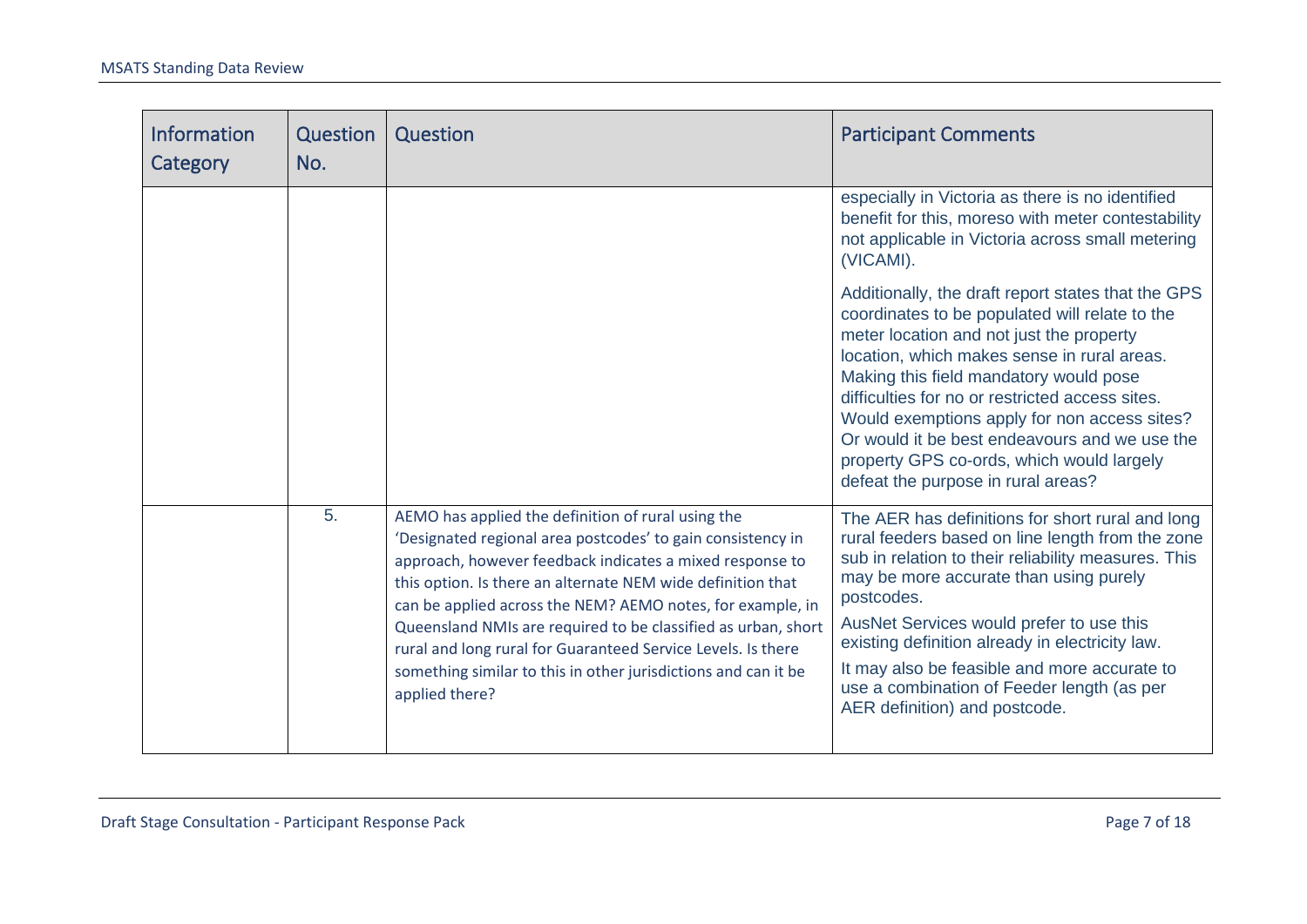| <b>Information</b><br>Category                    | Question<br>No. | Question                                                                                                                                                                   | <b>Participant Comments</b>                                                                                                                                                                                                                                                                                                         |
|---------------------------------------------------|-----------------|----------------------------------------------------------------------------------------------------------------------------------------------------------------------------|-------------------------------------------------------------------------------------------------------------------------------------------------------------------------------------------------------------------------------------------------------------------------------------------------------------------------------------|
|                                                   | 6.              | Do you agree with AEMO proposal? If yes, why? If no, why<br>not? Please provide reasons.                                                                                   | AusNet Services does not support using<br>"Postcode" to define an area as "Rural".<br>There are many postcodes in the AusNet<br>Services distribution area that include both<br>urban (majority portion) and rural sites.<br>e.g. Postcode 3825 has 22 towns listed, most of<br>the sites included are urban rather than rural.     |
| <b>Network</b><br>Additional<br>Information field | 7 <sub>1</sub>  | What uses do participants (retailers, networks and metering<br>parties) have for the Network Additional Information field?                                                 | AusNet Services does not utilise this field.                                                                                                                                                                                                                                                                                        |
|                                                   | 8.              | Are there other fields that may be suitable to apply this<br>information? For example, Meter Location field with an<br>increased character length available for the field. | <b>AusNet Services believes that the Network</b><br>Additional Information is not related to Meter<br>Location in practice. If used at all, it probably<br>refers to Network Tariff information which is<br>unrelated to location.<br>We suggest that AEMO perform a data profiling<br>exercise to ascertain the use of this field. |
|                                                   |                 |                                                                                                                                                                            | Therefore, we do not support using the Meter<br>Location field in lieu of the "Network Additional<br>Information" field.                                                                                                                                                                                                            |
|                                                   | 9.              | Do you agree with retaining the Network Additional<br>Information field?                                                                                                   | If used by other participants, then AusNet<br>Services supports retaining the field in its<br>current state.                                                                                                                                                                                                                        |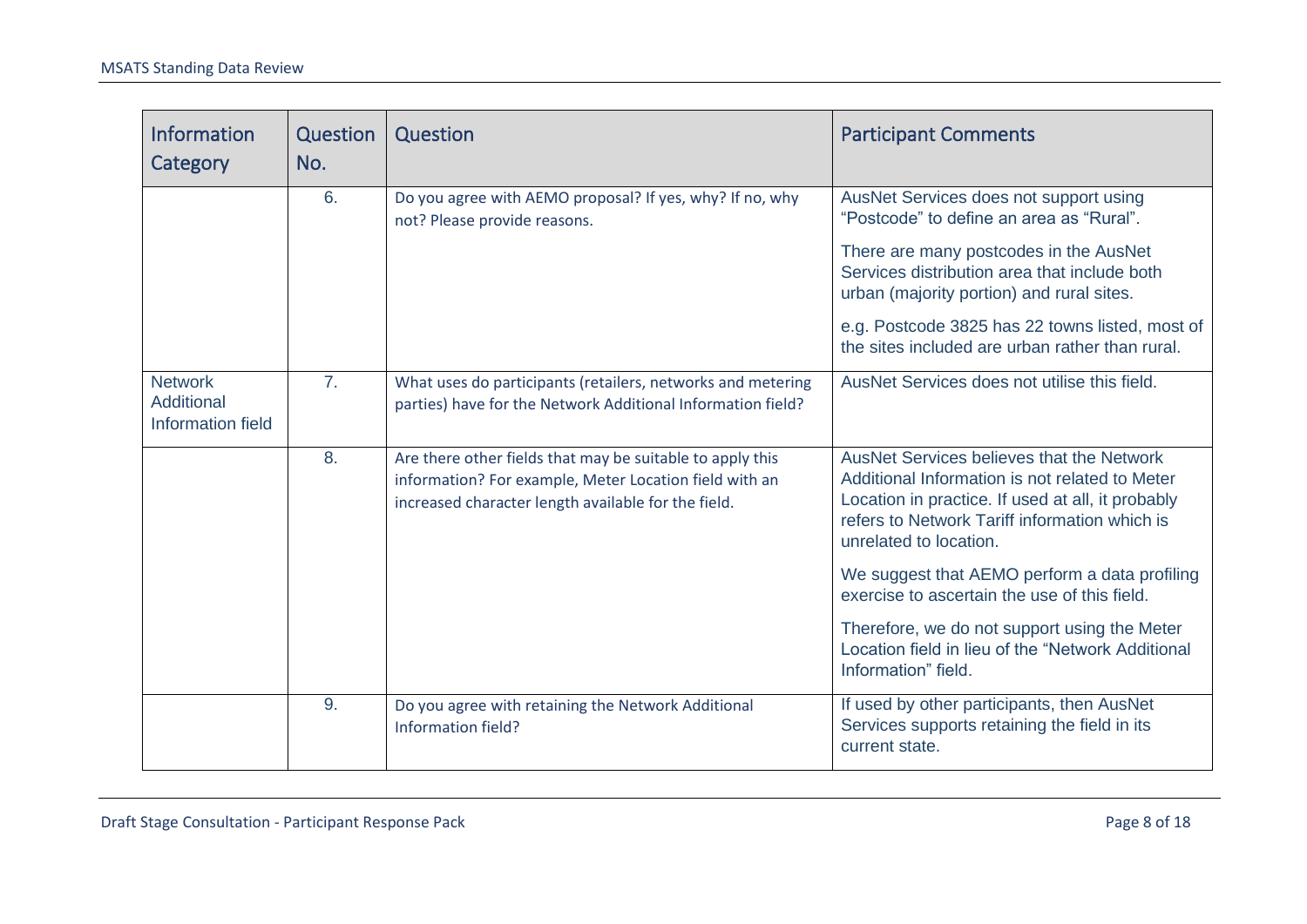#### 2.2 Data Transition

| <b>Information</b><br>Category                         | <b>Question</b><br>No. | Question                                                                                           | <b>Participant Comments</b>                                                                                                                                                                                                                  |
|--------------------------------------------------------|------------------------|----------------------------------------------------------------------------------------------------|----------------------------------------------------------------------------------------------------------------------------------------------------------------------------------------------------------------------------------------------|
| <b>Scenarios</b>                                       | 10.                    | For Removed fields, would you prefer Option 1 (retain history)<br>or Option 2 (remove history)?    | Option 2 (remove history) since the fields have<br>no current or future use.                                                                                                                                                                 |
| Scenario 2: Add<br>a new field<br>(Proposed<br>Fields) | 11.                    | For Added fields, would you prefer Option 1, 2a, 2b, 2c, 3, 4<br>or $5?$                           | Option 2a) $- i(b) - We$ assume that two-<br>dimensional model updates require a level of<br>reconciliation between AEMO and the<br>participants.                                                                                            |
|                                                        | 12.                    | If you choose Option 2a, please choose between i(a) or i(b)<br>and provide answers for ii.         | i(b) – We assume that two-dimensional model<br>updates require a level of reconciliation<br>between AEMO and the participants.                                                                                                               |
|                                                        | 13.                    | If you choose Option 2b, please choose between i(a) or i(b)<br>and provide answers for ii and iii. | N/A                                                                                                                                                                                                                                          |
|                                                        | 14.                    | If you choose Option 2c, please choose between for i(a) or<br>$i(b)$ .                             | N/A                                                                                                                                                                                                                                          |
|                                                        | 15.                    | Do you have any further comment regarding the above?                                               | We assume that two-dimensional model<br>updates require a level of reconciliation<br>between AEMO and the participants. First step<br>Test Run/Report, then Second step<br>Check/Reconcile/Commit to Database. Please<br>confirm or clarify. |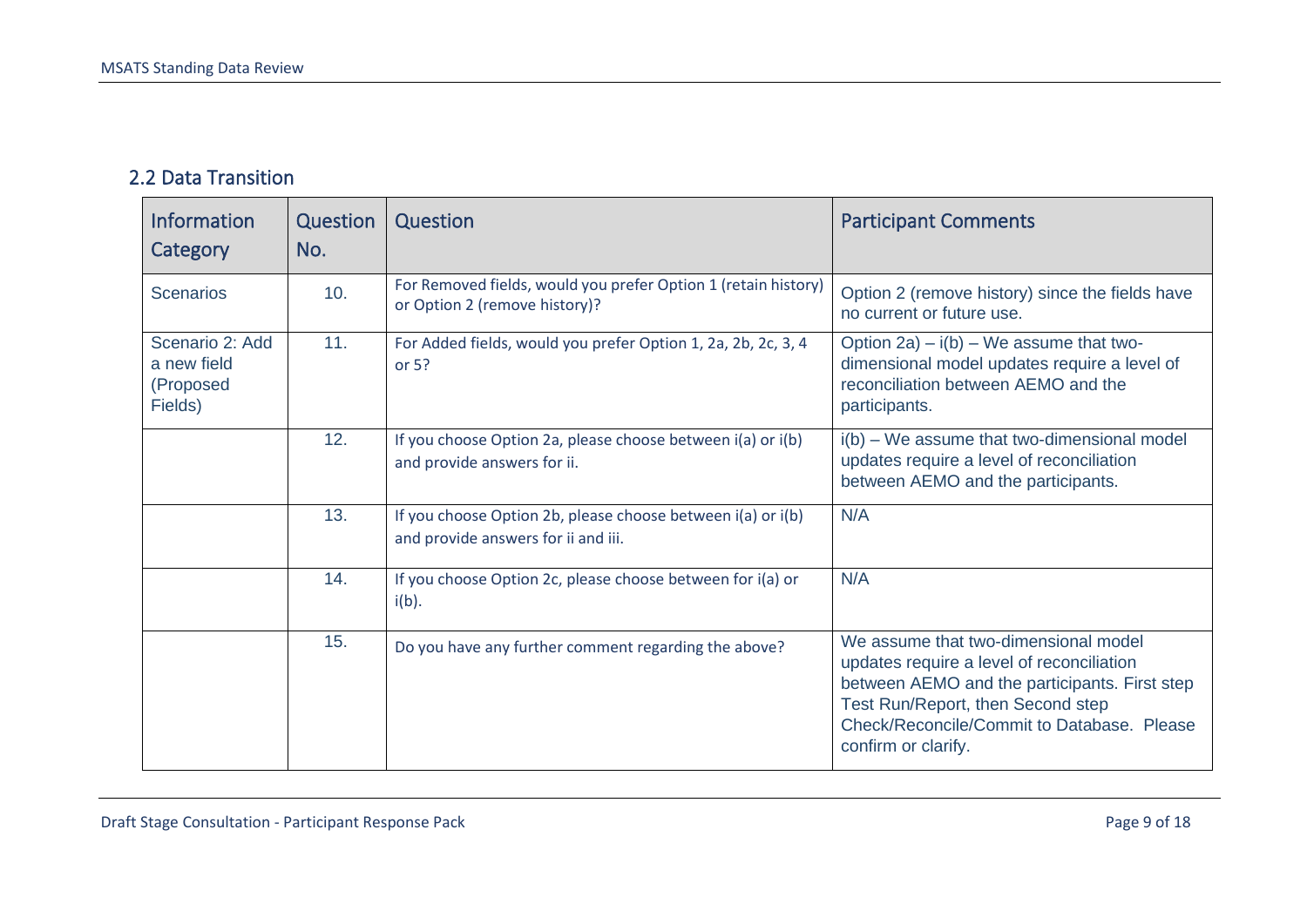| <b>Information</b><br>Category                          | Question<br>No. | Question                                                                                           | <b>Participant Comments</b>                                                                                                                                                                                                                                                        |
|---------------------------------------------------------|-----------------|----------------------------------------------------------------------------------------------------|------------------------------------------------------------------------------------------------------------------------------------------------------------------------------------------------------------------------------------------------------------------------------------|
| Scenario 3:<br>Amend an<br>existing field (To<br>Amend) | 16.             | For Amended fields, would you prefer Option 1, 2a, 2b, 3, 4<br>or $5?$                             | Option 2a) $- i(b) - We$ assume that two-<br>dimensional model updates require a level of<br>reconciliation between AEMO and the<br>participants.                                                                                                                                  |
|                                                         | 17.             | If you choose Option 2a, please choose between i(a) or i(b)<br>and provide answers for ii.         | i(b) - We assume that two-dimensional model<br>updates require a level of reconciliation<br>between AEMO and the participants.                                                                                                                                                     |
|                                                         | 18.             | If you choose Option 2b, please choose between i(a) or i(b)<br>and provide answers for ii and iii. | N/A                                                                                                                                                                                                                                                                                |
|                                                         | 19.             | Please provide any further details required                                                        | We assume that two-dimensional model<br>updates require a level of reconciliation<br>between AEMO and the participants. First step<br>Test Run/Report, then Second step<br>Check/Reconcile/Commit to Database. Please<br>confirm or clarify.                                       |
| Outbound<br>Notification<br><b>Options</b>              | 20.             | For Outbound Notifications, would you prefer Option 1, 1a, 2,<br>or $3?$                           | Option 2 – MSATS Snapshot to synchronise the<br>data internally.<br>AusNet Services wishes to reduce the volume<br>of CATS Transactions in the market thereby<br>reducing impact on participants' inbound CATS<br>processing. Ensuring CATS Processing limits<br>are not exceeded. |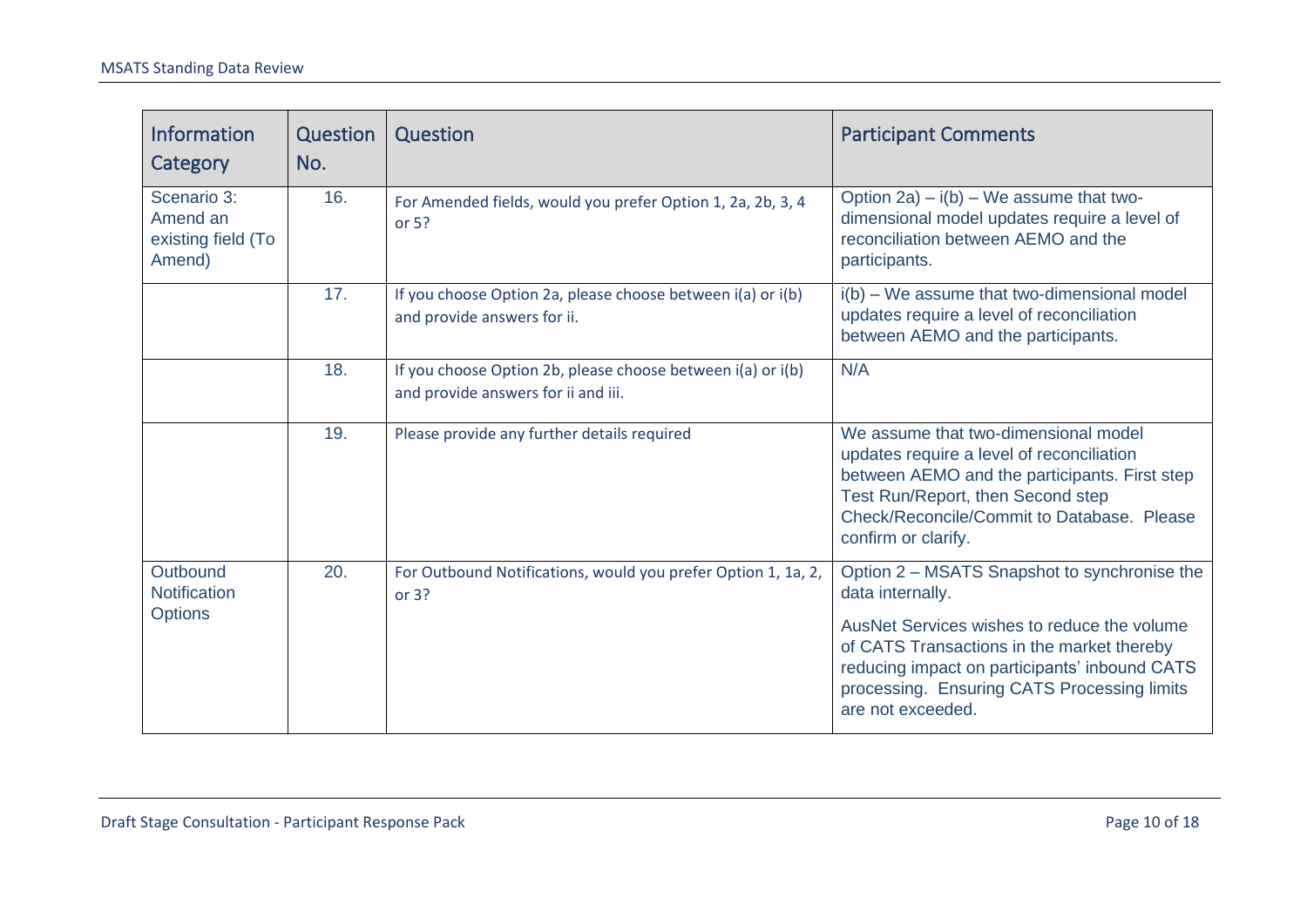| <b>Information</b><br>Category | Question<br>No. | Question                                                                                              | <b>Participant Comments</b>     |
|--------------------------------|-----------------|-------------------------------------------------------------------------------------------------------|---------------------------------|
|                                | 21.             | Do you have an alternate method of receiving Outbound<br>Notifications? If so, please provide details | No. Prefer Option 2 (as above). |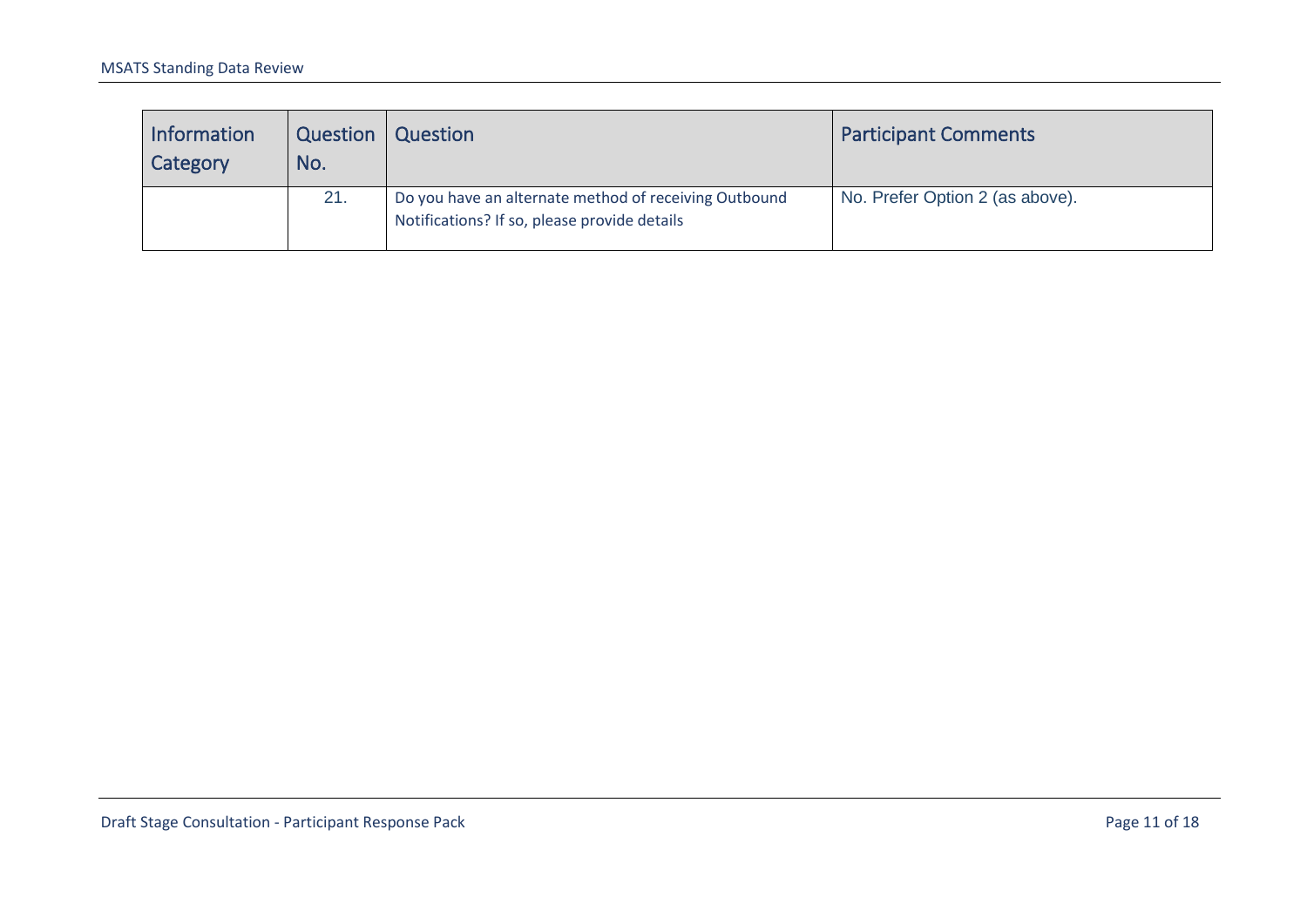#### 2.3 Other Matters

| Information<br>Category              | <b>Question</b><br>No. | Question                                                                                                                                                                                                   | <b>Participant Comments</b>                                                                                                                                                                            |
|--------------------------------------|------------------------|------------------------------------------------------------------------------------------------------------------------------------------------------------------------------------------------------------|--------------------------------------------------------------------------------------------------------------------------------------------------------------------------------------------------------|
| <b>Consumer Data</b><br><b>Right</b> | 22.                    | Do you agree with the proposed new fields?                                                                                                                                                                 | AusNet Services agrees with the inclusion of the<br>new fields to support CDR as reasonable<br>solution.                                                                                               |
|                                      |                        |                                                                                                                                                                                                            | These fields may potentially also assist LNSPs<br>for planned outage notifications, and assist in<br>LNSP's MDPP obligations.                                                                          |
|                                      | 23.                    | What types of scenarios $-$ including specific examples $-$ could<br>be envisaged which would raise complexities whose resolution<br>would be required in order to achieve the data sharing<br>objectives? | Retailer processes would need to be more<br>precise when triggering a change of account<br>holder, this would resolve any arising<br>complexities such as shared accommodation or<br>embedded networks |
|                                      | 24.                    | What sorts of consequences - including potential unintended<br>consequences - may need to be considered in respect of these<br>fields?                                                                     | These fields should not be used by participants<br>(unrelated parties) to target customers for<br>commercial purposes.<br>Should only be used for purposes allowed by                                  |
|                                      |                        |                                                                                                                                                                                                            | electricity law (AEMO and retailers for data<br>access, and LSNPs for outage interruption<br>notices).                                                                                                 |
|                                      | 25.                    | Do you agree with the timeframe for updating the data in<br>these fields?                                                                                                                                  | N/A as data proposed to be provided by<br>Retailers.                                                                                                                                                   |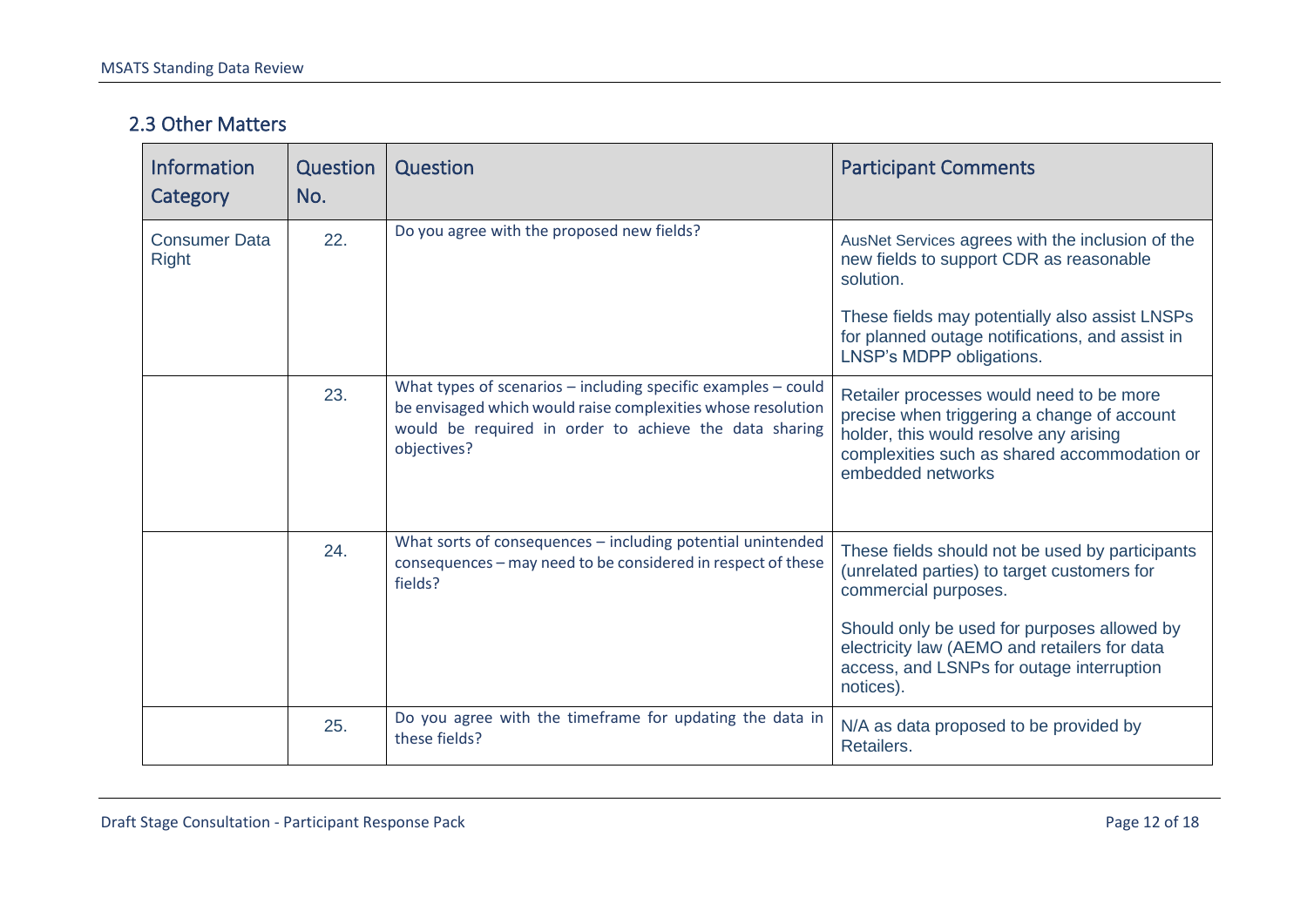| <b>Information</b><br>Category | <b>Question</b><br>No. | Question                                                                                                                                                                                                                                                                                                                                                                                                                                                                                             | <b>Participant Comments</b>                                                                                                                                                                                                                  |
|--------------------------------|------------------------|------------------------------------------------------------------------------------------------------------------------------------------------------------------------------------------------------------------------------------------------------------------------------------------------------------------------------------------------------------------------------------------------------------------------------------------------------------------------------------------------------|----------------------------------------------------------------------------------------------------------------------------------------------------------------------------------------------------------------------------------------------|
|                                | 26.                    | Are there other suggestions to help meet the ACCC's<br>objective?                                                                                                                                                                                                                                                                                                                                                                                                                                    | AEMO should provide a capability for the end-<br>user (current account holder) to enquire<br>regarding who has visibility/access to their<br>consumption data.                                                                               |
|                                | 27.                    | Given this change commenced on 1 December 2017, to what<br>extent are you seeing issues with the population of the NTC?                                                                                                                                                                                                                                                                                                                                                                              | AusNet Services has minimal issues with<br>incorrect NTC in Vic.<br>We actively trigger an update to the Network<br>Tariff Code once a CR30xx is completed in the<br>market to ensure the data is correct.                                   |
|                                | 28.                    | If AEMO was to review the obligations on NTC, out of the<br>options proposed, which do you see being the most effective<br>to address the current issues experienced. Please provide<br>reasons as to why you think the options you've chosen would<br>address the issue.<br>a) Compliance options for MPB performance for<br>incorrectly populating NTC<br>b) Retailer obligations to inform the MC and MPB of the<br>appropriate NTC<br>c) Network obligations to correct an incorrectly populated | Option c).<br>Under current obligations, the DNSP should be<br>ensuring the NTC is correctly applied once a<br>metering installation has been completed. The<br>DNSP must abide by the AER's approved tariffs<br>determinations in doing so. |
|                                |                        | NTC within three business days; and or<br>d) If networks are provided the obligation to populate NTC<br>then they will have only three business days to correctly<br>populate this after the metering installation details are<br>provided by the MPB, this will ensure there are not                                                                                                                                                                                                                |                                                                                                                                                                                                                                              |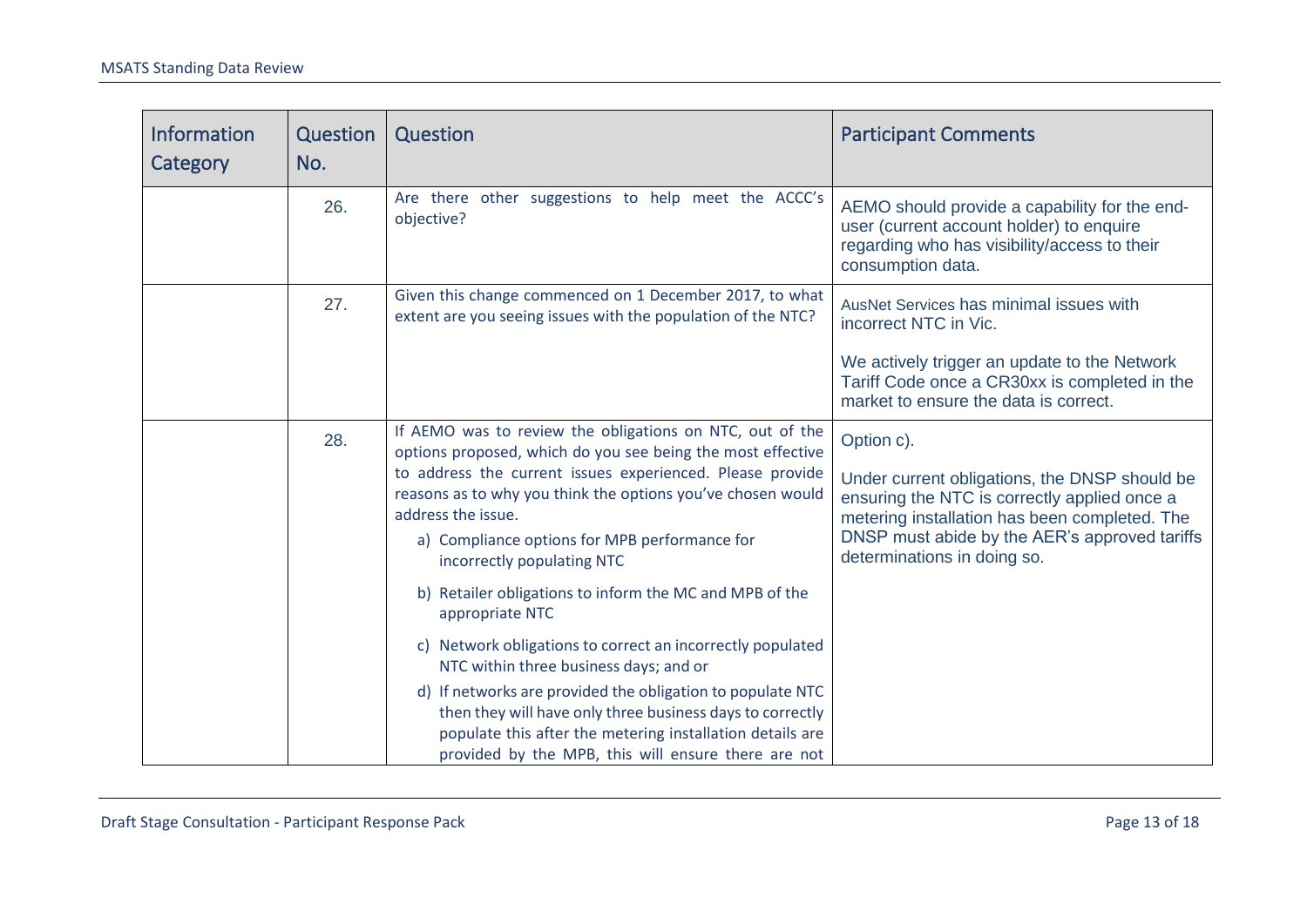<span id="page-13-0"></span>

| <b>Information</b><br>Category | Question<br>No. | Question                                                                        | <b>Participant Comments</b>                                                                                                                                                                                                                                                      |
|--------------------------------|-----------------|---------------------------------------------------------------------------------|----------------------------------------------------------------------------------------------------------------------------------------------------------------------------------------------------------------------------------------------------------------------------------|
|                                |                 | additional delays to the commissioning of the meter in<br><b>MSATS</b>          |                                                                                                                                                                                                                                                                                  |
|                                | 29.             | Do you have any comments on the options provided by<br><b>Endeavour Energy?</b> | Option 1.                                                                                                                                                                                                                                                                        |
|                                |                 |                                                                                 | In general, we agree that the LNSP should<br>control the assignment of the NTC. This can be<br>achieved by coordination with the MPB and<br>through the establishment of default tariff<br>structures not dependant on metering<br>configurations. This is our current practice. |
|                                |                 |                                                                                 | Changing the current process would need to be<br>justified with a cost/benefit assessment.                                                                                                                                                                                       |
|                                |                 |                                                                                 | Since the NTC is assigned per register, the<br>LNSP requires the meter installation to be<br>established before setting the appropriate NTC.                                                                                                                                     |
|                                |                 |                                                                                 | Therefore, out of the two options Endeavour<br>Energy presented, option one would be the<br>most viable. However, AusNet Services still<br>prefers the current process remaining<br>unchanged.                                                                                   |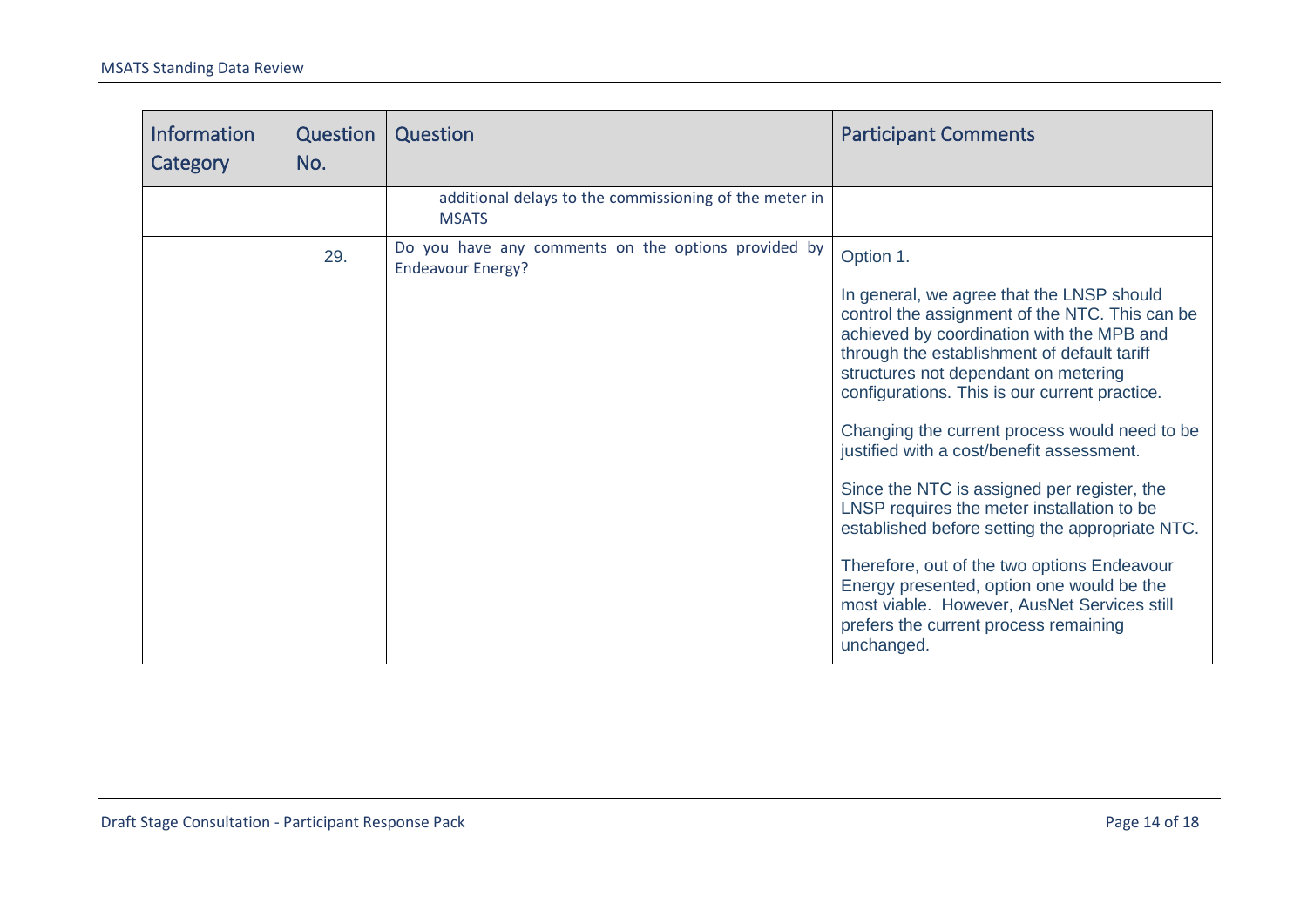# **3. Proposed Changes in MSATS Procedures - WIGS**

| <b>Section No/Field Name</b>         | <b>Participant Comments</b>                                                                                                                                                                                                                 |
|--------------------------------------|---------------------------------------------------------------------------------------------------------------------------------------------------------------------------------------------------------------------------------------------|
| 4.1.4 / 4.3.4 / 7.1.4 GNAF PID       | This field should not be mandatory for a LNSP to populate for existing NMIs, the procedure<br>should clearly state that AEMO will be responsible for populating GNAF PID based upon a given<br>structured address (as provided by the LNSP) |
| 4.1.4 / 4.3.4 / 7.1.4 Section Number | We recommend the procedure should clearly state that field is only required for NSW                                                                                                                                                         |
| 4.1.4 / 4.3.4 / 7.1.4 DP Number      | We recommend the procedure should clearly state that field is only required for NSW                                                                                                                                                         |
| House No To                          | We consider it is unreasonable to expect LSNPs to HouseNumTo for existing sites. Will AEMO<br>perform the splitting of the HouseNumTo fields or data cleansing required in MSATS?                                                           |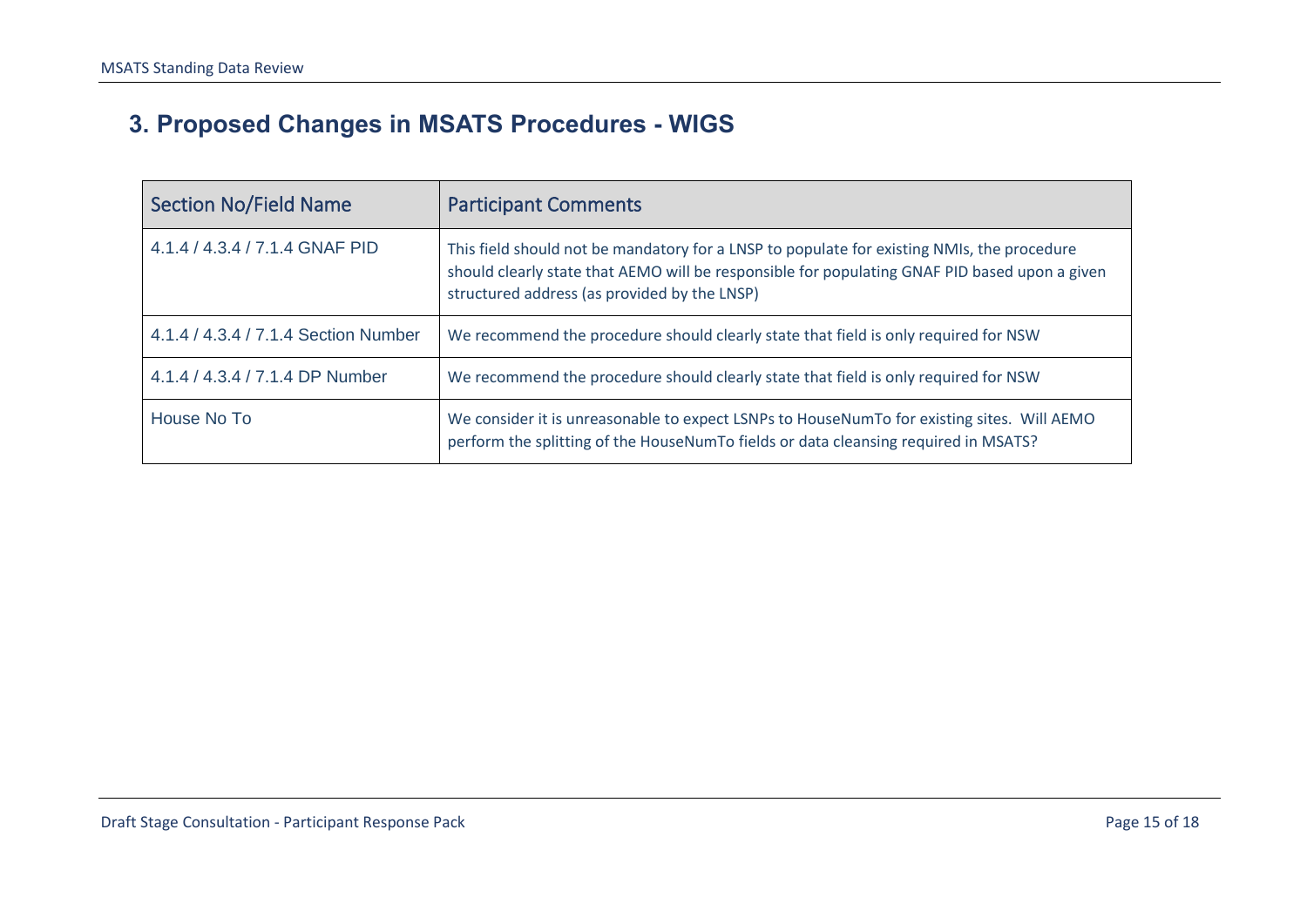# **4. Proposed Changes in MSATS Procedures - CATS**

| <b>Section No/Field Name</b>          | <b>Participant Comments</b>                                                                                                                                                                                                                 |
|---------------------------------------|---------------------------------------------------------------------------------------------------------------------------------------------------------------------------------------------------------------------------------------------|
| 9.1.4 / 9.3.4 / 12.2.4 GNAF PID       | This field should not be mandatory for a LNSP to populate for existing NMIs, the procedure<br>should clearly state that AEMO will be responsible for populating GNAF PID based upon a given<br>structured address (as provided by the LNSP) |
| 9.1.4 / 9.3.4 / 12.2.4 Section Number | We recommend the procedure should clearly state that field is only required for NSW                                                                                                                                                         |
| 9.1.4 / 9.3.4 / 12.2.4 DP Number      | We recommend the procedure should clearly state that field is only required for NSW                                                                                                                                                         |
| House Num To                          | We consider it is unreasonable to expect LSNPs to HouseNumTo for existing sites. Will AEMO<br>perform the splitting of the HouseNumTo fields or data cleansing required in MSATS?                                                           |
|                                       |                                                                                                                                                                                                                                             |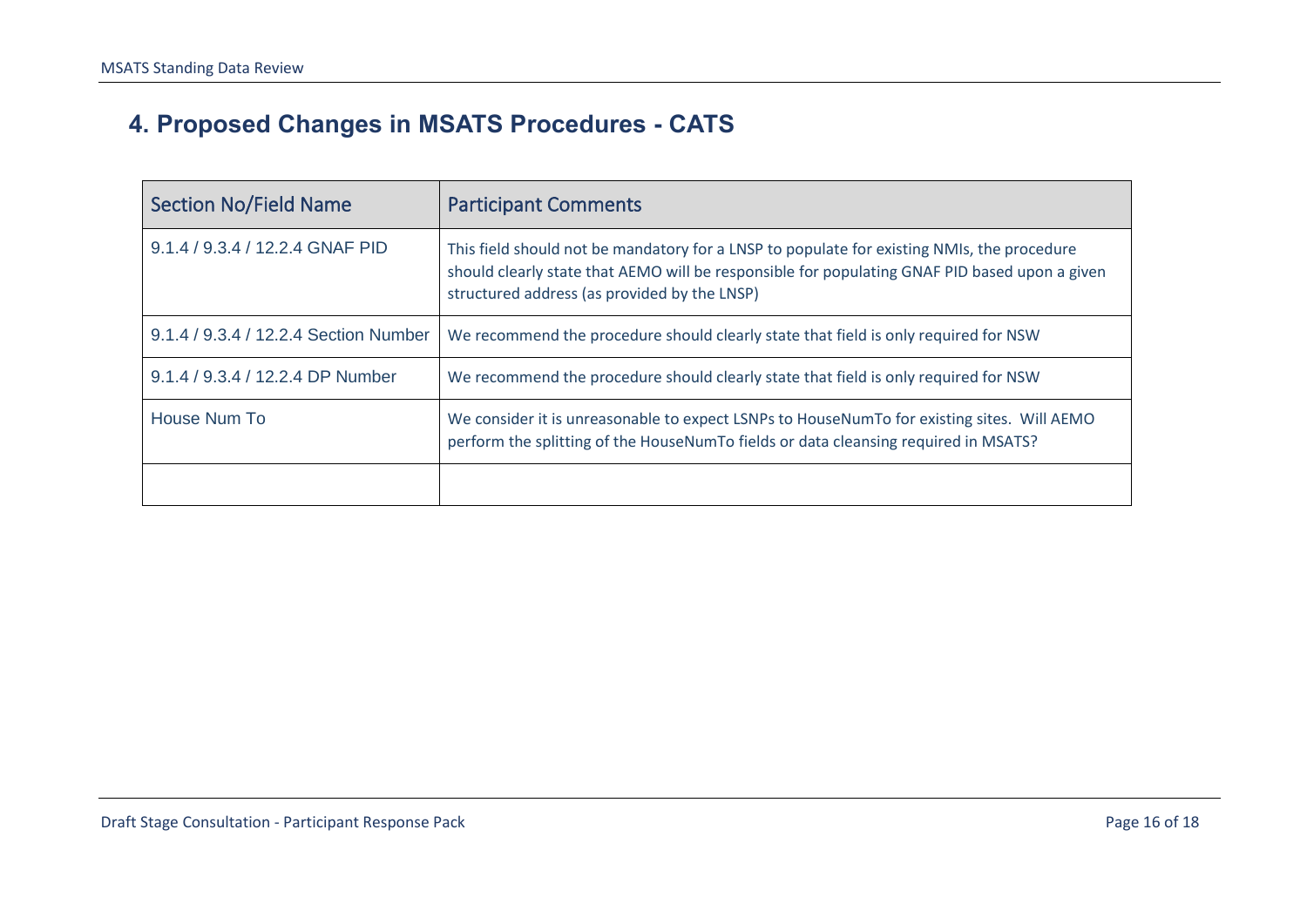# **5. Proposed Changes in Standing Data for MSATS Guideline**

| Section No/Field Name | <b>Participant Comments</b> |
|-----------------------|-----------------------------|
|                       |                             |
|                       |                             |
|                       |                             |
|                       |                             |